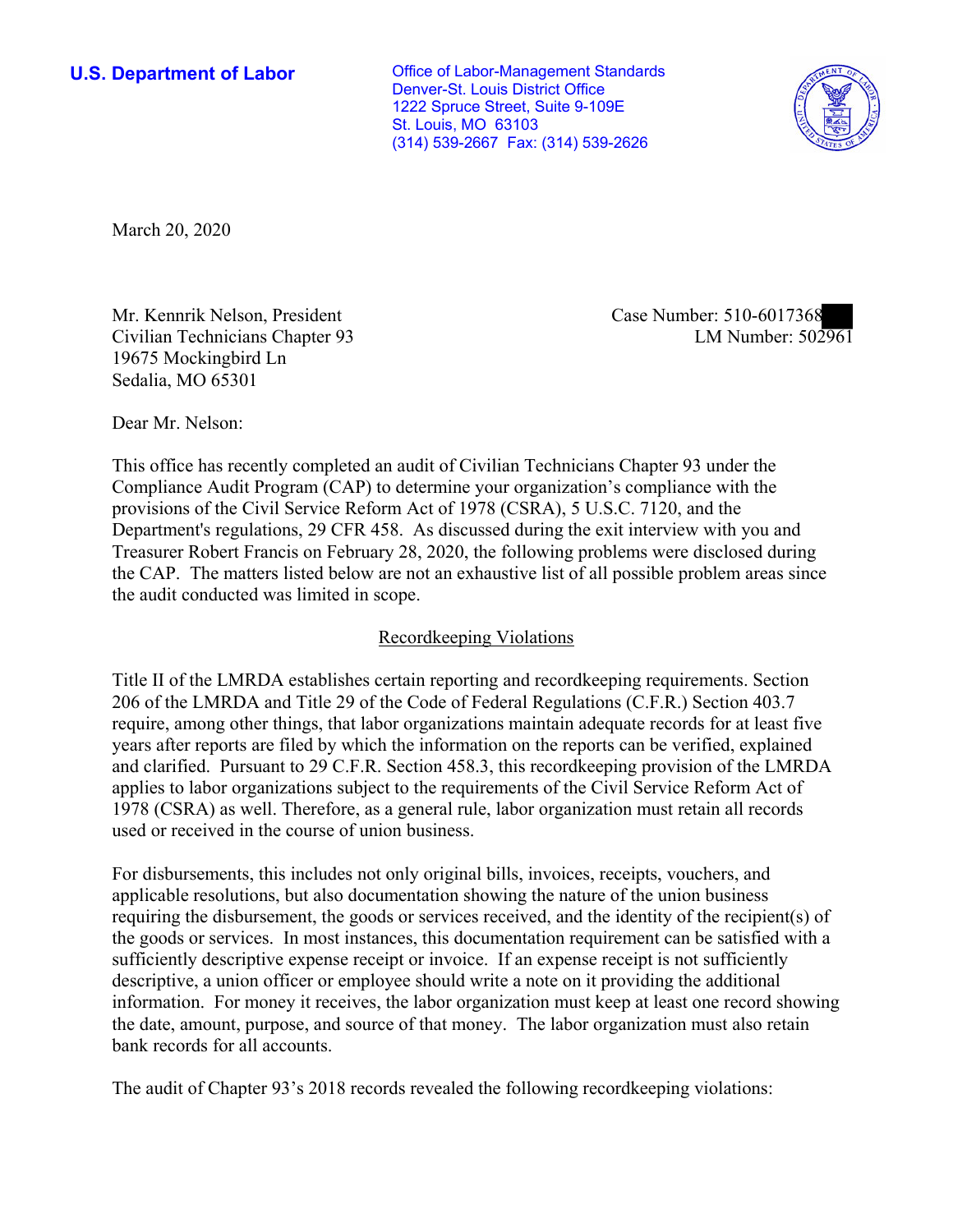Mr. Kennrik Nelson March 20, 2020 Page 2 of 5

### 1. General Reimbursed and Credit Card Expenses

 was not an individual receipt in the amount of \$266.96 for Jacob Simons' airline ticket Chapter 93 did not retain adequate documentation for general reimbursed expenses and debit card expenses. For example, a receipt in the amount of \$304.32 was not retained for Kennrik Nelson's hotel room for Shop Steward Training at Camden on the Lake. There purchase for his trip to Washington D.C.

As noted above, labor organizations must retain original receipts, bills, and vouchers for all disbursements. The president and treasurer (or corresponding principal officers) of your union, who are required to sign your union's LM report, are responsible for properly maintaining union records.

## 2. Meal Expenses

of LMRDA Section 206. Chapter 93 did not require officers and employees to submit itemized receipts for all meal expenses. The union must maintain itemized receipts provided by restaurants to officers and employees. These itemized receipts are necessary to determine if such disbursements are for union business purposes and to sufficiently fulfill the recordkeeping requirement

 persons who incurred the restaurant charges. Also, the records retained must identify the Chapter 93 records of meal expenses did not always include written explanations of union business conducted or the names and titles of the persons incurring the restaurant charges. For example, when the executive board held their meetings, the attendees of the meeting were not identified on the receipt. Union records of meal expenses must include written explanations of the union business conducted and the full names and titles of all names of the restaurants where the officers or employees incurred meal expenses.

### 3. Failure to Record and Maintain Receipts and Disbursements

Chapter 93 does not maintain a receipts and disbursement journal; therefore, the Chapter did not record all of the employer dues checkoff checks. For example, the Chapter receives notification from ACT National every two weeks regarding the dues remittance that is deposited into the Chapter's account. Union receipts records must include an adequate identification of all money the union receives. The records should show the date and amount received, and the source of the money. Additionally, these records (email and attachments) from ACT National were not maintained by the Chapter. Union receipts must be maintained and recorded.

Chapter 93 did not record the disbursements made from the union's account. For example, the Chapter pays or reimburses officers for travel and the union pays for executive board meetings that produce a receipt (e.g., coffee). Union disbursement records must include an adequate identification of all the money it disburses. The records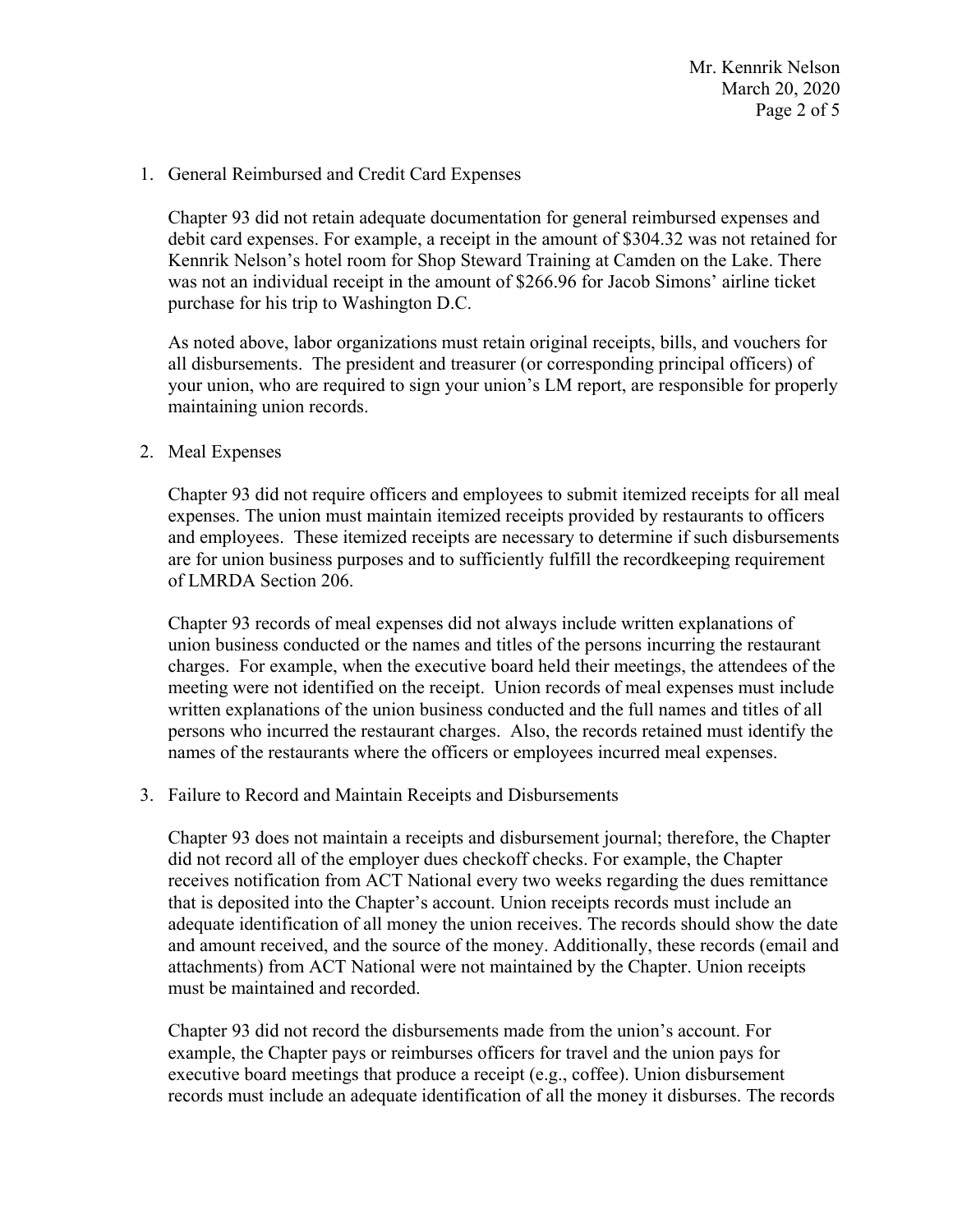should show the date and amount paid, who attended, and the purpose of the disbursement. Union disbursements must be maintained and recorded.

4. Failure to Identify all Persons Receiving Disbursements

 rather than requiring each person to complete a voucher or listing out the names of the Chapter 93 maintained vouchers where more than one person received a disbursement (e.g., per diem). From the voucher, it appears that only one person received that amount individuals receiving the disbursement. All persons receiving a disbursement should be identified either on an individual voucher or listed out on one voucher.

5. Information not Recorded in Meeting Minutes

 During the audit, Mr. Robert Francis, Jr. advised OLMS that only two of the membership meeting minutes were salvaged. The two meeting minutes that were provided, May and August 2018, did identify items to be voted on and authorized by the membership. However, the meeting minutes did not contain accurate descriptions of the motions raised and approved (or voted down or tabled to be revisited at another time) or authorizations. For example, in the August meeting minutes, it appears a vote was to take place to authorize the purchase of two laptops, an external hard drive, two computer drives, and software not to exceed \$2000. However, the meeting minutes do not identify who motioned, seconded, or if it was approved or denied. Also in the August meeting minutes, it appears a vote was to take place to authorize sending two to three individuals (two officers and a steward) to Washington D.C. for the annual ACT National Convention on February 5-10, 2019. However, the meeting minutes do not identify who motioned, seconded, or if it was approved or denied. Minutes of all membership or executive board meetings must report any disbursement authorizations made at those meetings.

Based on your assurance that Chapter 93 will retain adequate documentation in the future, OLMS will take no further enforcement action at this time regarding the above violations.

# Reporting Violations

 applicable to labor organizations subject to the requirements of the CSRA. This provision 2020, was deficient in the following areas: Pursuant to 29 C.F.R., Section 458.3, the reporting requirement under 29 C.F.R. Section 403.2 (see Section 201(b) of the Labor-Management Reporting and Disclosure Act (LMRDA)) is made requires labor organizations to file annual financial reports that accurately disclose their financial condition and operations. The audit disclosed a violation of this requirement. The Labor Organization Annual Report LM-4 filed by Chapter 93 for the fiscal year ended December 31,

1. Cash Reconciliation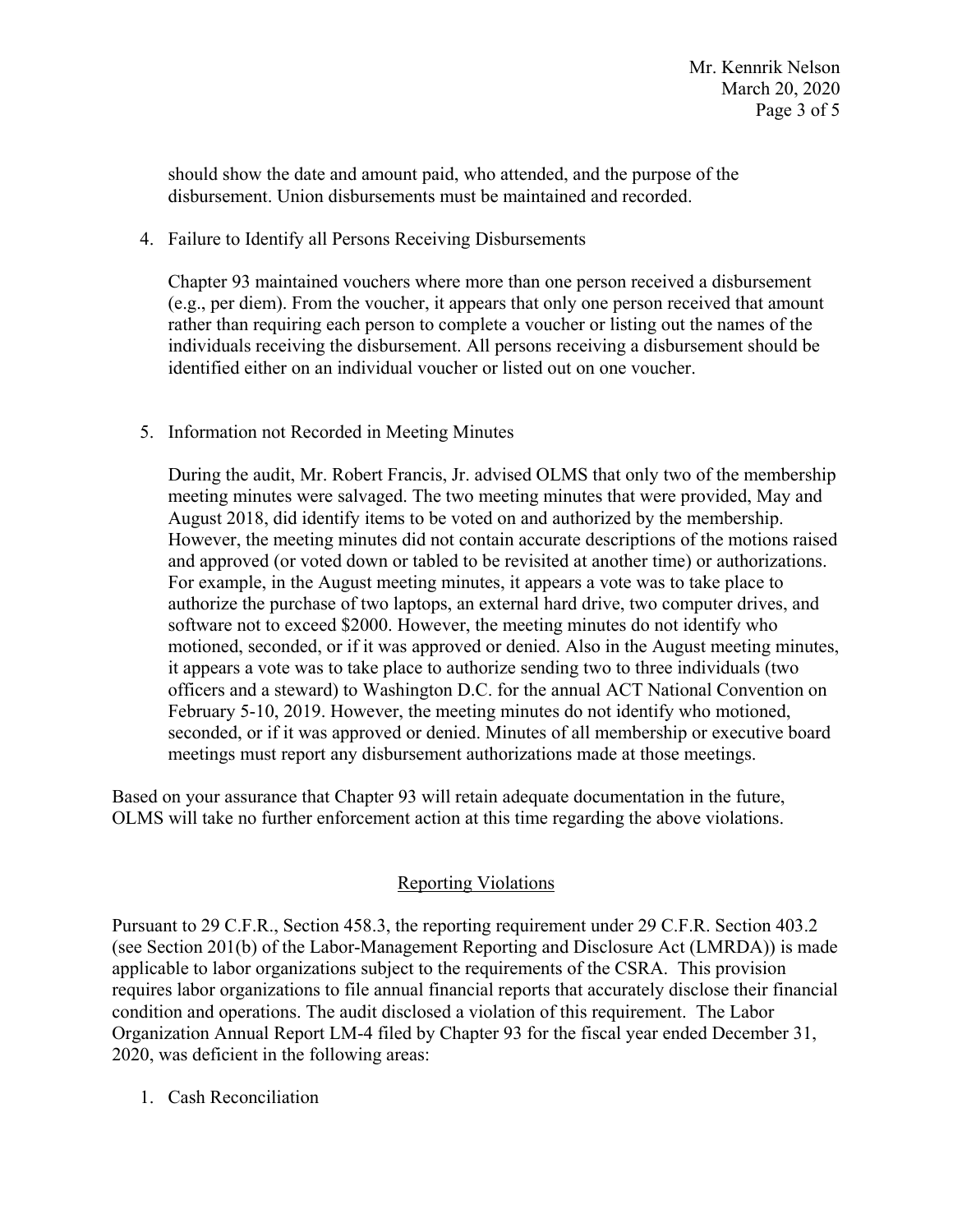statements. Additionally, not all receipts were reported in Item 16 (Total Receipts). The Chapter 93 does not maintain a receipts and disbursements journal. It appears that the cash figure reported in Item 14 (Assets) is not the figure according to Chapter 93's bank statements. The instructions for Item 14 state that the union should report all cash on hand and in banks. However, Chapter 93 did not report \$1000 that is maintained in a Business Money Market account. The Chapter can obtain account balances from its books, which should be maintained, as reconciled to the balances shown on bank Chapter reported \$8722 rather than \$11,785.

2. Total Disbursements

 It appears that the figure reported in Item 17 (Total Disbursements) is not the figure according to Chapter 93's banks statements. The figure reported on the LM-4 is \$10,463; however, that figure should be \$14,792. Although the Chapter discovered fraudulent charges made to its checking account and it was reported to the bank for reimbursement, this amount is required to be reported in disbursements (with an explanation provided in Additional Information). Once the monies have been reimbursed to the union, the Chapter then reports it as a receipt (with an explanation provided in Additional Information).

 Chapter 93 must file a Form LM-3 for the fiscal year ended December 31, 2018, to correct the Forms System (EFS) available at the OLMS website at [www.olms.dol.gov.](www.olms.dol.gov) The Form LM-3 sure it is complete and accurate.<br>Other Violations deficient items discussed above. The report must be filed electronically using the Electronic must be filed no later than March 27, 2020. Before filing, review the report thoroughly to be

1. Failure to File Appropriate LM Report

As stated above, Chapter 93 must file Form LM-3 for the fiscal year ended December 31, 2020, because the union has receipts totaling more than \$10,000 for the fiscal year.

2. Failure to Hold Regularly Scheduled Elections

2. Failure to Hold Regularly Scheduled Elections<br>The maximum period allowable between regular elections of officers is stated explicitly in the act. Elections must be held as often as required by the union's constitution and bylaws, but at least every three years in local unions. However, according to Chapter 93's constitution and bylaws, Article IV, Section 3, officers are elected every four years.

 Chapter 93 must amend and/or update this portion of its constitution and bylaws and file that copy with OLMS with its next (2019) fiscal year LM report.

I want to extend my personal appreciation to Civilian Technicians Chapter 93 for the cooperation and courtesy extended during this compliance audit. I strongly recommend that you make sure